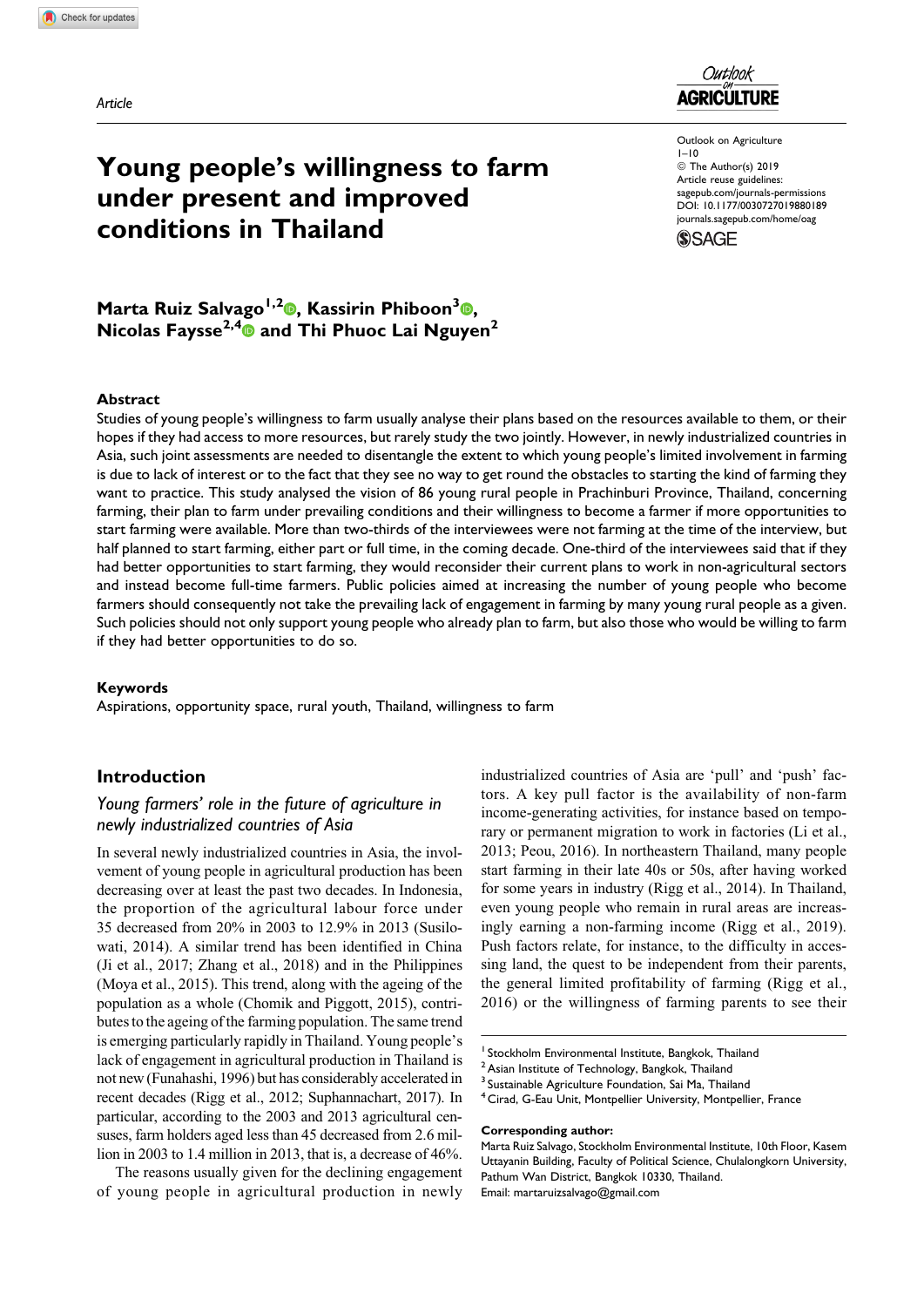children in non-farming jobs (Manalo and van de Fliert, 2013). Another frequently cited reason is young people's negative perception of farming (Morarji, 2014; Rigg et al., 2018).

Young people can be involved in agricultural production as farm workers or employees, or as farmers, that is, as owners of the farm capital and involved in making decisions concerning the farm, either independently or as part of a group, usually their family. In the present situation, the declining engagement of young people as farmers in newly industrialized Asian countries is problematic. Several studies identified the consequences of the ageing of farmers: ageing farmers tend to only use extensive practices (Ji et al., 2017) and the changes in farming practices due to ageing can reduce agricultural productivity (Saiyut et al., 2017; Seok et al., 2018). Studies in Thailand showed that ageing farmers often rely on hired labour, which pushes up production costs (Formoso, 2016; Poungchompu et al., 2012). In China, the ageing of the farming population already contributes to land abandonment (Li et al., 2018). The reasons for these changes are not necessarily related to the capacities of ageing farmers per se, but rather to the fact that older farmers are less ready to spend time and effort on improving their farming system than young people (Kaewanan, 2016).

The involvement of elder people in farming does not only have negative consequences. In Thailand, agriculture plays a major role in providing food and complementary income for elderly people with insufficient pensions (Kaewanan, 2016; Rigg et al., 2019). Moreover, in the past two decades, rural households appeared to be resilient to the decreased profitability of farming, particularly thanks to the expansion of non-farming activities (Salamanca and Rigg, 2017). Consequently, the agricultural sector has not yet been strongly affected by the ageing of the farming population.

However, current resilience has limitations. First, several types of farming systems have become trapped in a situation of limited profitability (Faysse, 2017). This is particularly the case of small-scale farms, which mainly produce rice. Because of their limited profitability, the owners of these farms do not want to spend time farming, and make little effort to change their farming system, which, in turn, limits possibilities to improve farm profitability (Kasem and Thapa, 2011; Rigg et al., 2019). Young farmers do not want to start working on these farms as they see little opportunity to improve their income (Rigg et al., 2018). Second, the number of young farmers has decreased very rapidly in recent years and the situation is thus not evolving towards stable livelihood systems combining farming and nonfarming income-generating activities. It is not certain that the future generation will consider their emotional ties with family land sufficiently strong to continue farming in the same way as their predecessors (Rigg et al., 2018).

If the share of farms managed by elder farmers increases in the future, there is a risk the supply of agricultural products to value chains will decrease. Bhandari and Mishra (2018) even argue that the ageing of farmers will jeopardize food security in several Asian countries. To face this challenge, the Thai government has designed a strategy for the agriculture sector for the period 2017–2036 (Office of Agricultural Economics, 2017) emphasizing that agriculture should remain a key social and economic component of society. This strategy includes the goal of helping young farmers to set up. Helping young farmers to set up their own farms would also have another benefit. Young people represent a large proportion of the labour force in the industrial sectors of Thailand, Philippines and Indonesia (Nag et al, 2018) but the jobs they find are often insecure (Rigg et al., 2014). Supporting young people in setting up their own farms is one possible option, among others, to provide more stable livelihoods for young generations.

However, policies to help young people become farmers are still emerging in Thailand (Faysse et al., 2019). One obstacle to the implementation of such policies is the widely held view that young people are not interested in farming, because they consider farming is a low-status activity with no prestige, and because they think that income from farming is much lower than what they could earn in non-agricultural sectors (Office of Agricultural Economics, 2017; Office of the National Economic and Social Development Board, 2011).

# Approaches to analyse young people's willingness to farm

In the last decade, increasing attention has been paid to the willingness of the rural youth to farm (Asciutti et al., 2016; Eissler and Brennan, 2015). Empirical studies of young people's willingness to farm have mainly been conducted in Europe and in Africa, but far fewer in Asia. Two main approaches have been used. With the first approach, studies generally assess young people's aspirations, which they define as what young people plan to achieve given their perception of their opportunity space, that is, the range of possibilities available to them to establish an independent life, in the context of prevailing constraints and opportunities (Sumberg et al., 2012). One factor structuring young rural people's opportunity space is their ability to access resources, such as land, capital and farming knowledge (FAO, 2014; White, 2012).

Studies have used the first approach to explore rural youth's intentions to get involved in farming in Africa (Daum, 2018; Yeboah et al., 2017). Bezu and Holden (2014) and Gella (2013) showed that young women often preferred to look for urban employment compared to their male counterparts, because farming was seen as a male occupation and because inheriting family land proved more difficult for women. These two studies also showed that young rural people who managed to get a diploma generally aimed to get non-agricultural jobs. Other studies specifically focused on the willingness of young people whose parents were farmers to get involved and subsequently to take over the family farm. They identified factors that influenced this willingness, including internal factors (e.g. birth order, gender and labour market conditions, Cavicchioli et al., 2018) and external factors that influence the children's and their families perceptions and beliefs (Morais et al., 2017, 2018). Finally, the studies provided evidence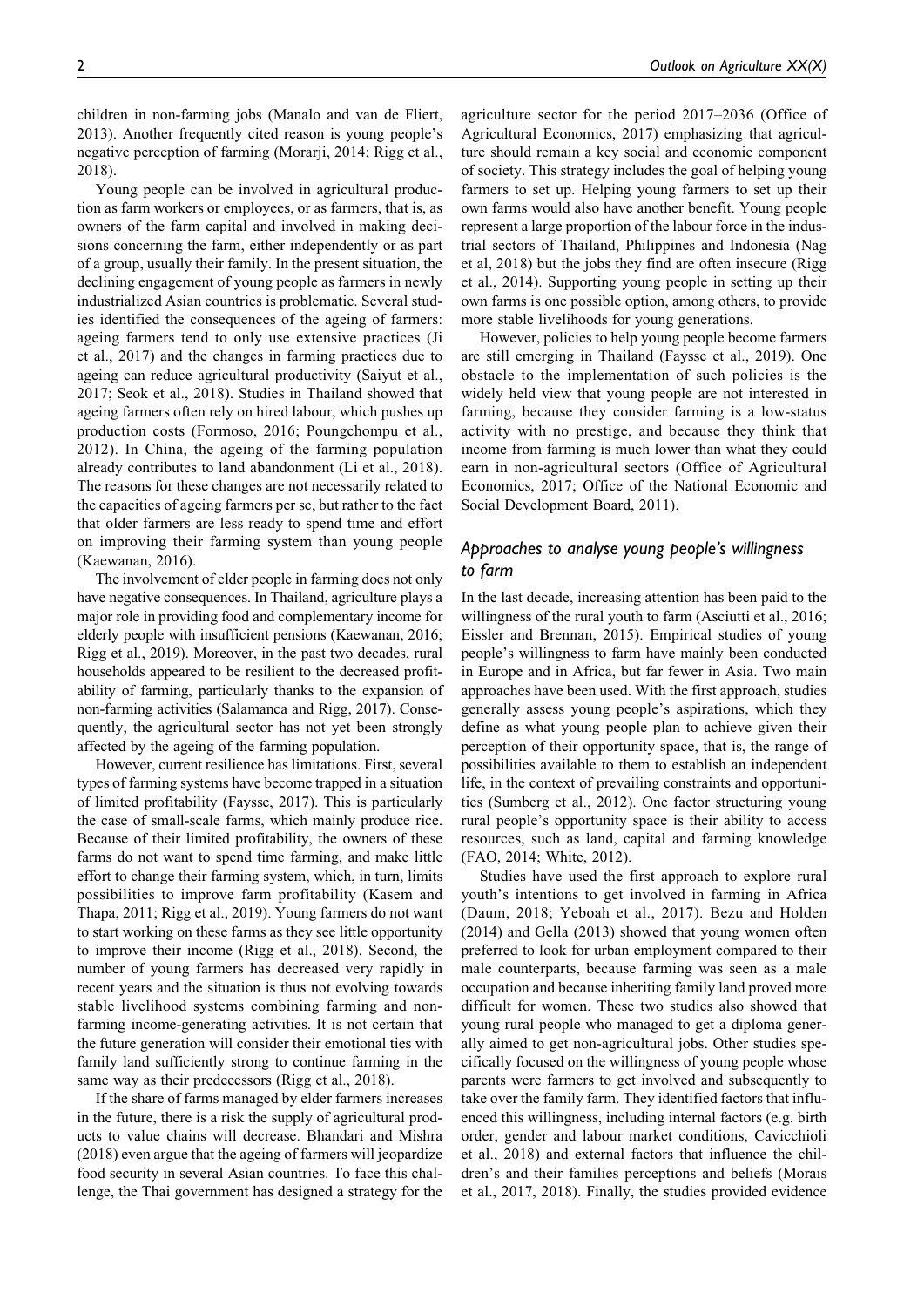for the influence of the people with whom young people interact (e.g. family and peers) and of messages conveyed by the media (Boateng and Löwe, 2018). For instance, in Thailand, many farming parents think that their children will have more opportunities if they get a non-farming job and advise them to avoid becoming farmers (Rayasawath, 2018; Rigg et al., 2012).

The second approach analyses what young people would be willing to do if their opportunity space were to change (Leavy and Hossain, 2010, 2014). With this second approach, some studies used a different interpretation of young people's aspirations, understood as young people' hopes or dreams (Leavy and Hossain, 2010, 2014). 'Aspirations' thus refers to a future that young people consider desirable, despite being difficult to achieve (Filloux et al., 2019; Giuliani et al., 2017). Also using the second approach, other studies analysed young people's preferences if they had more opportunities. In particular, to what extent they would be willing to farm if some of the constraints to start farming were removed, and what kind of farm they would like to have. For instance, Anyidoho et al. (2012), who interviewed young people in Ghana, mentioned the changes they deemed necessary for them to consider a possible future as farmers, for example, access to credit and getting good prices for their products. Asking young people to state their preferences if they had more opportunities does not always overlap an approach based on studying young people's aspirations (in the sense of hopes and dreams). Indeed, in many rural areas, young people consider key constraints to their future to be unavoidable. For instance, in Laos, some young rural people said that they would like to farm but, when making plans for their future, they had completely internalized the idea they would be unable to access land (Senties Portilla, 2017). Consequently, they made plans for their future in which these constraints are a given.

Hardgrove et al. (2015) argued that there is sometimes a confusion between the two understandings of the concept of aspiration. In the accounts given by the young people themselves, the limit between these two understandings may not always be clear (Bossenbroek et al., 2015). The above-mentioned studies generally used one or both understandings with only limited confusion, but none asked young people to express their aspirations according to both understandings.

These two different approaches to analyse young people's willingness to farm provide a valuable conceptual base to analyse and possibly contextualize or 'debunk' the widely held view in Thailand that young people are not interested in farming. Indeed, this assessment is based on current constraints and opportunities to start farming. In other words, it does not consider possible changes in young people's opportunity space. However, this does not necessarily mean that young people would continue to shun farming if conditions improved.

The present study analyses the opinion some young rural people in Thailand have of farming, their engagement in farming and their aspirations (or absence of aspirations) to become farmers, both under prevailing conditions and if their opportunity space changed. This article thus aims to contribute to the existing literature on young people' willingness to farm by jointly using the two above-mentioned approaches to analyse the willingness of young rural people to farm. In the specific context of Thailand, the aim of this analysis is to disentangle the extent to which the limited involvement of young people in farming is indeed due to lack of interest or rather because they cannot imagine overcoming the obstacles to starting the kind of farm they want.

## Method

The study was conducted in three villages in Bang Sang District, Prachinburi Province. These villages are located in an irrigated area where farmers mostly grow rice (two crops a year) or breed fish and shrimp together in ponds. The area is still rural, and agriculture is a major source of income. There are industrial areas in the vicinity, so many villagers opt to commute daily to work in a factory.

These villages were selected because farming (which did not concern all households) involved contrasting levels of profitability from farming activities. In two villages with respectively 560 and 323 inhabitants (according to the 2017 census), rice was the main crop and accounted for respectively 83% and 96% of the agricultural area. However, the price of rice had fallen since 2015 when a national policy to support rice prices on the domestic market ended (Ricks, 2018). Hence, in these villages, rice farming on small- to medium-scale farms was generally no longer considered to be a profitable occupation.

In contrast, in the third village, which, according to the 2017 census, had 653 inhabitants, 80% of the land was dedicated to fish and shrimp breeding. Fish and shrimp breeding involved production and marketing risks, but on average, was much more profitable than growing rice. Farmers in the first two villages had not changed to fish and shrimp farming because they lacked the necessary capital and knowledge about breeding techniques and feared the previously mentioned risks.

In 2017, in the three villages, according to the village registries, 172 inhabitants were aged between 17 and 24. None of the programmes to support young farmers (Faysse et al., 2019) were implemented in any of the three villages. We interviewed a total of 86 young people in the three villages. The young people (47 female and 39 male) were first contacted via the village chiefs and subsequently via young people who had already been interviewed. The selection criteria were age (between 17 and 24 years old) and living in one of the study villages (involvement in farming was not a criterion for sampling). Among the young people interviewed, 60 were children of farmers and 12 were married. Forty-seven interviewees were students, 28 were working and 11 were unemployed.

In the two villages where the farmers focused on rice production, families of interviewees whose parents were farmers farmed an average of 6.6 ha. Based on the economic analysis by Aguilhon (2017), the average annual income of these farms was estimated to be approximately  $100,000$  baht<sup>1</sup> per year. In the third village where farmers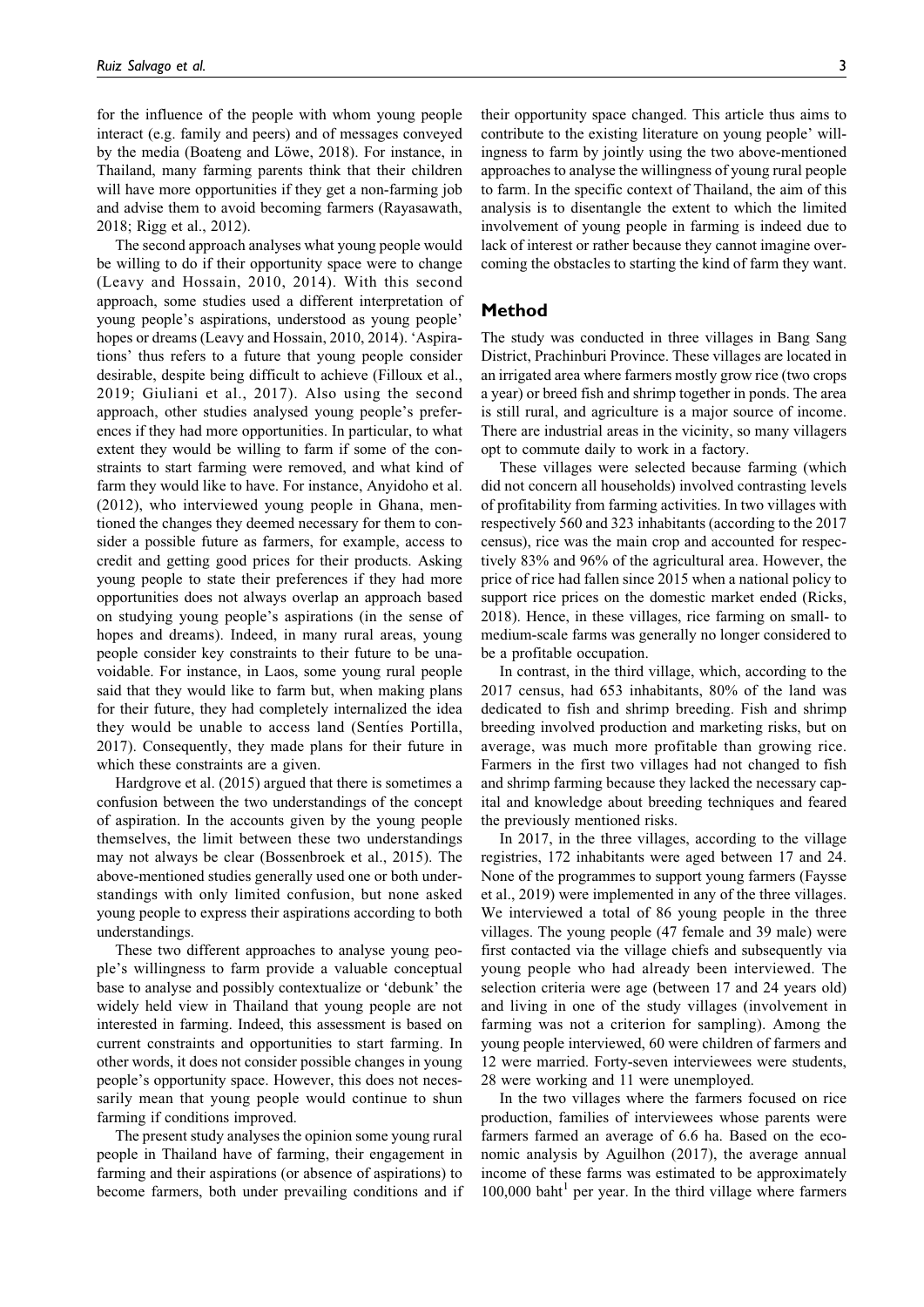focused on fish and shrimp breeding, the families of interviewees whose parents were farmers farmed an average of 4.8 ha. These farms had a net average annual income of approximately 500,000 baht per year. At national level, the average net annual farm income was estimated at 148,000 baht in 2015 (Office of Agricultural Economics, 2017). The two types of farming systems we studied thus provided two contrasted levels of farm profitability on both sides of the national average. In any case, the two types of farming systems studied here were clearly not representative of the diversity of farming systems and levels of profitability in Thailand.

The approach was based on discussing young people's plans and preferences in their prevailing opportunity space and if this space would widen. First, the young people were invited to think about their current engagement and their future plans to start farming under prevailing constraints and opportunities (i.e. given their existing opportunity space, although we did not use this term with interviewees). Second, we invited the young people to describe the farm they would be willing to manage  $-$  if they had one in mind  $$ assuming they received support to start such a farm (which corresponds to a change in their opportunity space). We did not ask them if they hoped to farm an 'ideal farm' but rather to tell us what kind of farm they would prefer if they had the opportunity. Three factors that could explain the differences in young people's vision of farming, of their future plans and of their willingness to farm if their opportunity space expanded were investigated: education level, gender and the farm structure of parents (if the latter farmed). The parents' advice was also investigated as a possible explanatory factor for the interviewees' future plans.

In the structured interviews with rural young people, we first asked the interviewees for their views on the socioeconomic constraints and drawbacks of farming based on seven topics: the need for a lot of capital, difficult access to land, farming as a high-risk activity, limited profitability, lack of opportunity to increase their income in the future, hard work and low social status. The first five topics were selected based on a previous analysis of farming systems in the study area (Aguilhon, 2017). The two last topics were selected because they were regularly mentioned in other studies as topics that led young people to lose interest in farming (e.g. Asciutti et al., 2016; Sumberg et al., 2017; Tadele and Gella, 2012). The interviewees were invited to rank each topic as: (1) this is not an issue for me; (2) this is an issue for people in my village, but does not affect me personally; (3) this represents a slight disadvantage in my case; (4) this is a major constraint for me; and (5) this is an insurmountable obstacle and explains why I am not interested in farming. The interviewees were also asked to state the main problems the farmers in their villages had to face in their everyday work.

Second, we asked the interviewees whether they planned to farm (either part time or full time) in the next 10 years, and for their parents' opinion about them becoming farmers. When young people were asked about their current engagement in farming and their future plans, they could choose between three forms of engagement: as a farm labourer, working with their parents and working as an independent farmer.

Third, we asked the interviewees to state their willingness to start as an independent farmer (possibly on family land) if their opportunity space evolved. They were asked to describe the kind of farm they would be willing to manage (if they had one in mind), and we explicitly asked them to ignore the difficulties they would face in setting up such a farm. They were asked if they would be interested in running such a farm (part time or full time) in the next 10 years if they received government support. If they said yes, they were asked to describe the kind of support they would need. We also asked the interviewees whether they would be ready to become a full-time farmer on the farm they had described or whether they would prefer to work in a factory, if both options were available to them. Working in a factory was an option available to all the young people we interviewed in the three villages. The possibility of earning an income in industry and the associated lifestyle represented a benchmark against which the young people could measure their willingness to farm.

Finally, the analysis of the gendered differences in the answers of the 86 young people was complemented by interviews of the chiefs of the three villages and four of previously interviewed young people. Interviewees were invited to assess differences and similarities in the abovementioned issues according to gender in their villages. The interviews took place between June 2018 and May 2019.

### Results

#### Constraints to farming

Figure 1 shows the respondents' views on the importance of the seven pre-identified constraints and drawbacks to farming. They emphasized that the social status of farmers was not an issue for them. Rather, they underlined economic issues, that is, the high risks involved in farming, low profitability, the need for capital and the difficulty of accessing land. They provided details about the risks by describing the problems faced by the farmers in their villages in their everyday life. These were mainly pests and diseases, fluctuating prices for agricultural products, drought and floods. In terms of land access, among the 60 interviewees whose family farmed, 52% of farmed land was owned, 46% was rented and 2% was provided cost free by relatives. Rental contracts were generally signed for 1 or 2 years for rice farming and for 5 years for fish and shrimp farming. Interviewees emphasized the high-rental costs of rice farming and that landowners refused to sign long-term rental contracts with rice farmers.

There was no statistically significant difference in terms of level of education and gender in the interviewees' assessments of the constraints and drawbacks to farming. The farming systems of the respondents whose parents were farmers influenced their answers concerning the lack of opportunity to increase farm income in the future. None of the respondents whose parents bred fish and shrimp on more than 4.8 ha considered this constraint would prevent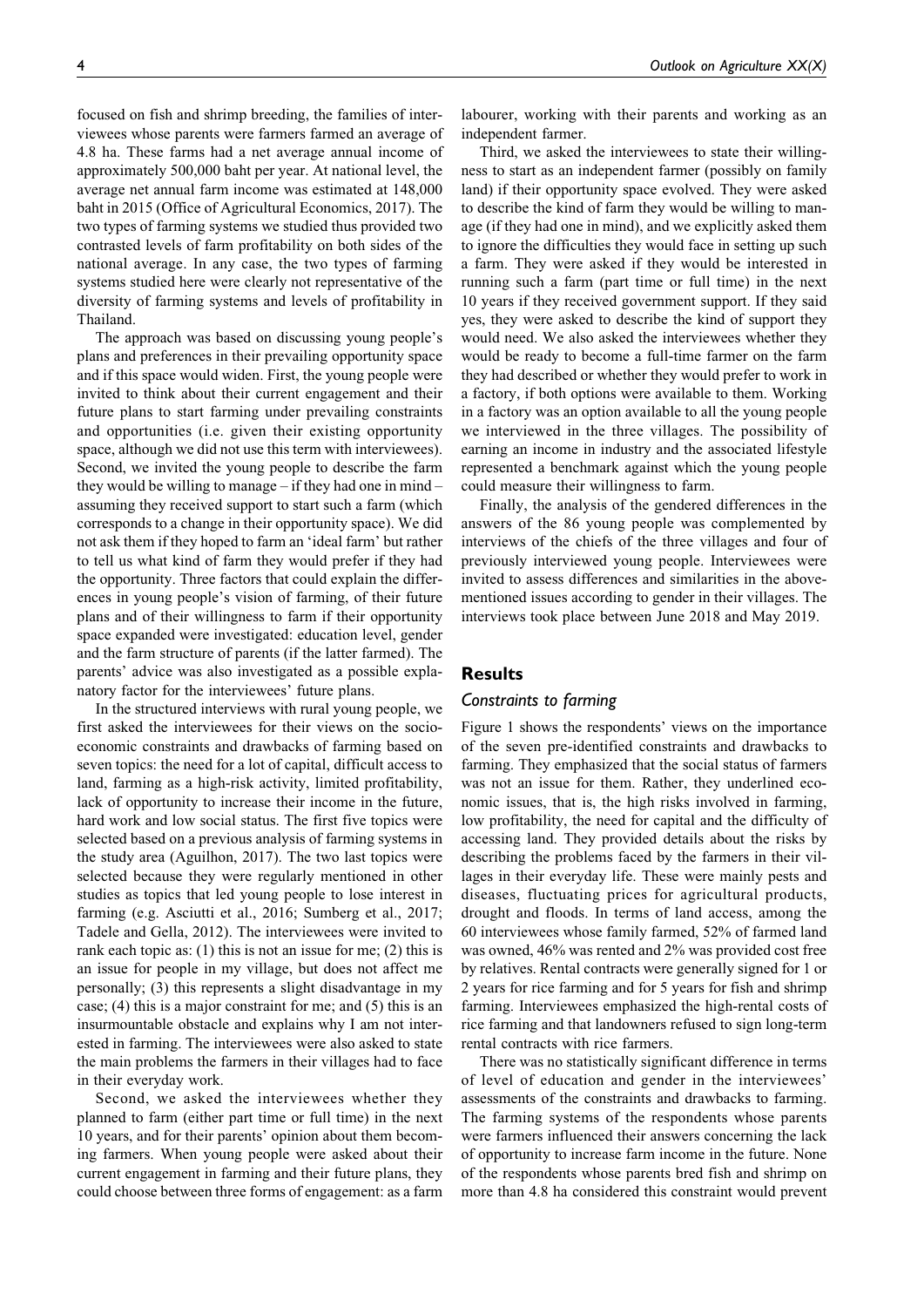

Figure 1. Young people's views of the constraints and drawbacks to farming.



Figure 2. Young people's involvement in farming at the time of the interview, their future plans and their interest in farming a farm in the way they preferred.

them farming, whereas one-third of the other respondents whose parents were farmers (i.e. those that did not farm fish and shrimp or did so on less than 4.8 ha) said this constraint would prevent them from farming. Differences related to the characteristics of parents' farms were found to be much weaker or non-existent relative to the other constraints and drawbacks.

# Plans for the future

The majority of young people we interviewed were not involved in farming when the interview took place (Figure 2). However, half the respondents planned to

become farmers in the next 10 years (Figure 2). Family situations greatly influenced these plans. Apart from two young people, all those who planned to become farmers in the next 10 years were children of farmers and two-thirds aimed to start farming on their parents' farm (either working with their parents or starting on their own on part of the family land). The others planned to start on their own, mainly because they considered their parents' production was not profitable and their parents did not want to let them try other agricultural products. Eighteen of the 43 young people who planned to farm intended to do so part time, either because they saw farming as a complementary activity or because they were not sure they could make a living from farming.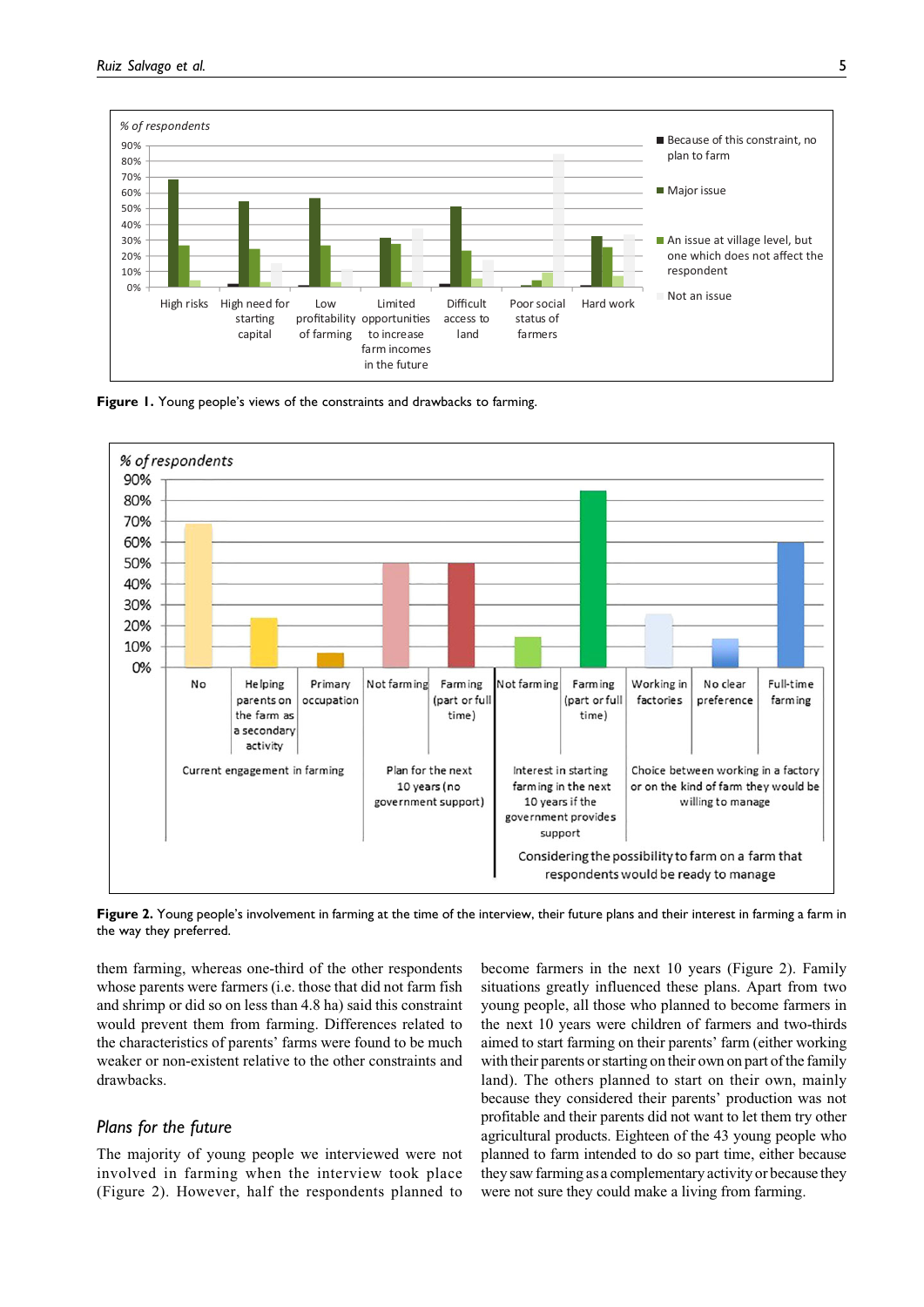level and 3 had only completed primary school. Some interviewees mentioned their educational ambitions and their corresponding lack of interest in being a farmer. For instance, one respondent told us: 'I plan to be a lawyer. If that does not work, I would like to join the police. Becoming a farmer is the last option I would go for'. However, quantitative differences were not marked, as 8 of the 21 interviewees who had a bachelor's degree still planned to become farmers.

Similarly, no quantitative difference between young people's plans appeared according to gender. However, during interviews specifically focused on gender, interviewees mentioned that men often became farmers younger than women. Many women started farming after marrying a farmer or as a way to earn a supplementary income. Young men worked more on their parents' land and had more farming experience when they themselves became farmers. Moreover, while young men were ready to do any of the tasks required by farming, the young women wanted to avoid the hard jobs and being out in the sun. Finally, there was no difference in accessing land, but parents expected more from their sons than from their daughters in terms of taking over the family farm in the future.<sup>2</sup>

Quantitative differences between young people's plans were more significant according to the profitability of the family farm and to parents' advice. Among the 20 children of fish and shrimp farmers, 17 planned to farm in the next 10 years. For instance, one young man already farmed full time and bred fish and shrimp with his parents. He told us: 'I am looking forward to inheriting my family's land and managing my own farm. I plan to rent more land and invest in the farm to increase my income. I don't want to make any changes on the farm other than making it bigger'. By contrast, among the 45 young people whose parents grew rice, only 19 planned to farm in the future. One young man explained: 'Currently I'm a part-time farmer, and at night I work in a factory with my father. We don't earn enough money growing rice because the price for rice went down. I plan to spend more time farming in the next ten years, but I will diversify'.

Out of the 31 interviewees whose parents advised them not to become farmers, 18 heeded the advice and did not plan to become farmers. One young woman told us: 'I would like to find work in my field of study [Business Management] but I'm not sure how to go about it. I don't plan to farm since I have no capital to invest. My parents want me to work in a factory to earn more'. Another young woman said: 'My parents don't want me to be a farmer because it is very unstable. It's a high-risk activity because of weather changes and because it is vulnerable to natural disasters. This can lead to big losses. My parents want me to work as a government official. A government official has a stable income and gets social benefits'. By contrast, 15 of the 17 interviewees whose parents supported them in becoming farmers planned to do so (some parents gave their children no particular advice about becoming a farmer). Parents' advice was highly correlated with their

farming system: 15 of the 17 who advised their children to farm bred fish and shrimp, whereas 25 of the 31 who advised them not to be farmers grew rice or did not farm.

### Considering changes in opportunity spaces

In comparison with young people's plans if no support were available, many more interviewees said they would be interested in farming (part time or full time) in the next 10 years if they received government support (73 against 43, Figure 2). The farms they described were fish and shrimp farms or rice farms (two-thirds), the same but with diversification (one-sixth), and diversified farms producing fruit and vegetables (one-sixth). Many children from farming families mentioned they would be willing to use the parents' farm as a basis but would make changes. Fourteen of the 60 children of farmers were willing to diversify the products of the family farm and 17 were willing to enlarge the family farm.

To be able to set up these farms, the interviewees said they mainly needed help with capital investment (82% of the respondents interested in starting farming mentioned this need), knowledge of farming practices and marketing (71%), access to land (64%) and access to markets under good conditions (45%). The interviewees considered access to land and capital to be key constraints to starting farming but to be successful, they would also need knowledge about farming. Most of the children of rice farmers did not want to grow rice like their parents, because it was not profitable, so they needed to learn how to grow other products. However, none of the respondents had chosen agriculture as a major during their studies. Gender and education level would not influence young people's plans if their opportunity space expanded. Thirteen of the interviewees (15%) said they would not be interested in farming even if support were provided by the government. As one young woman told us: 'My parents are farmers but I'm going to university next year. I really love my subject [chemistry], so I don't want to be a farmer in any case'.

Among the 86 respondents, 51 described the farm they would be willing to run and said they would prefer to work full time on the farm they described even if they had the opportunity to work in a factory. They considered that farming provided a better quality of life and better working conditions. In their view, farming made it possible to be independent, to have free time and to be at home with their family. The 35 young people who said that they preferred to work in a factory than on a farm (even one that, in theory, they would be willing to manage) argued that they could earn more working in a factory and there were fewer risks involved. One interviewee described this alternative as follows: 'When you work in agriculture, you are more independent than when you work in a factory. You have free time to relax, and more opportunity to increase your income by investing in the farm, for example by diversifying crops or getting more land. But it is such hard work. Working in a factory provides a stable income and there is no need for investment, that's why so many young people now work in factories. On the other hand, you're not independent, you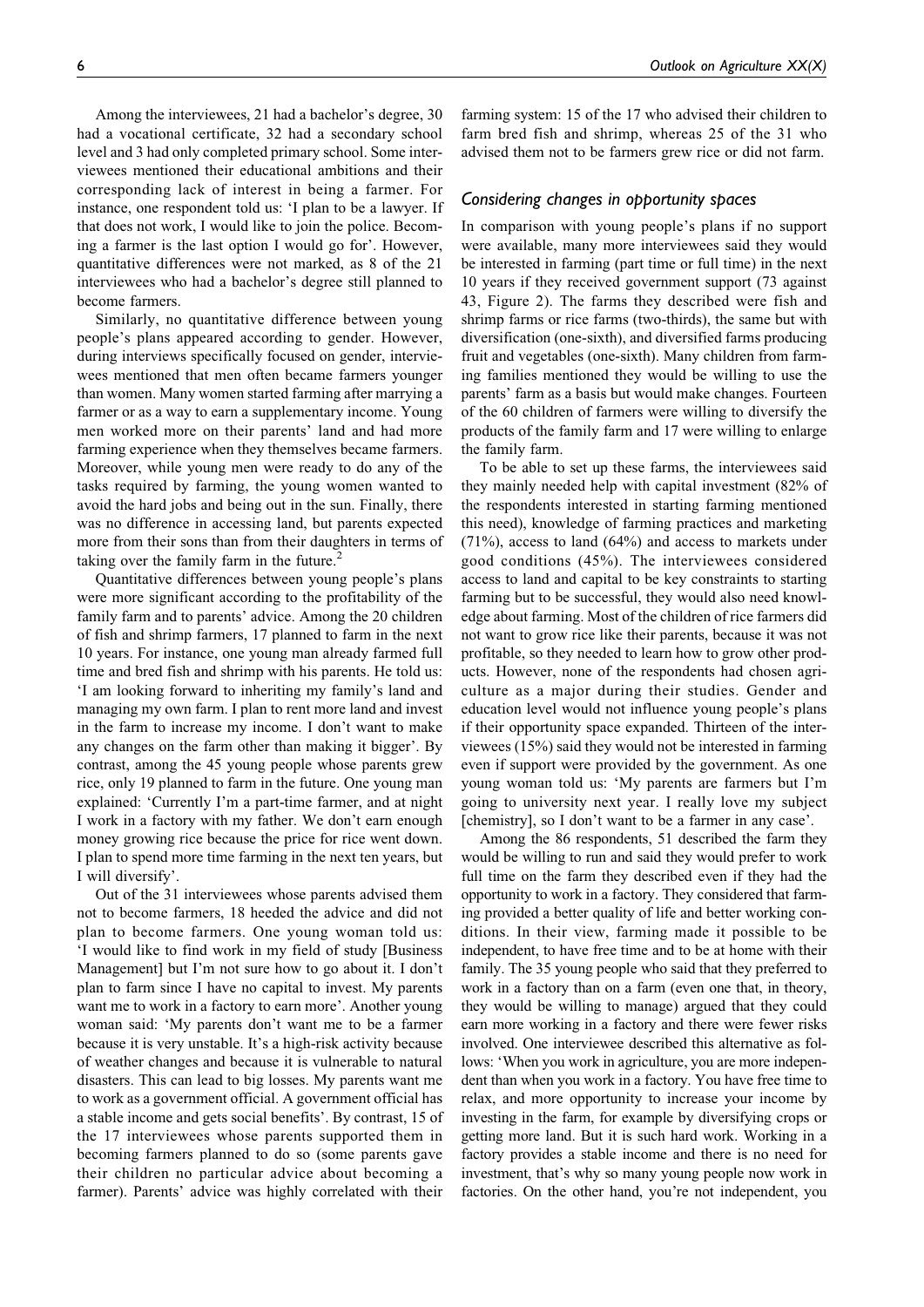have to work long hours and you only get one day off a week, and sometimes you even have to work at night'.

# **Discussion**

# Disentangling the two understandings of young people's aspirations

Disentangling the two understandings of young people's aspirations was a useful approach to interpret students' viewpoints and plans. This was particularly the case concerning access to farming knowledge, for which students' declarations may at first seem paradoxical. None of the interviewees chose to study agriculture, even though they considered it challenging to acquire the knowledge of the farming practices they would need to set up the kind of farm they would be willing to run. Indeed, young people preferred to study other subjects, because, considering their opportunity space as a given, they could not imagine being able to access sufficient land and capital (without which acquiring knowledge of farming would be irrelevant). Moreover, studying other subjects would open up more opportunities for employment in the future and thus help them extend their opportunity space. However, it also contributes to the 'deskilling' (White, 2012), that is, reducing the farming knowhow of younger generations in rural areas.

Clarifying the differences between the two understandings of young people's aspirations thus helps analyse if and to what extent young people want to start farming and the constraints they face. In that sense, it can be a useful step on the way to designing support to help young people start farming. However, young people's aspirations (understood as hopes and dreams) were influenced by the farms with which they were familiar, which may not cover all possible farming systems. The farms that the young rural people in our study described as those they would be willing to manage only partially overlapped the range of farms managed by young farmers in Thailand. Our respondents mainly mentioned three of the five types of farms managed by young farmers identified by Phiboon et al. (2019): those that mainly produce one crop, those who do the same but attempt to diversify and those who aim to use an entrepreneurial approach. Only two mentioned the fourth type (organic farming) and none mentioned the fifth (being both a farmer and a leader involved in rural development). A key reason was the lack of examples to inspire them, as there were very few organic farms and no rural development associations in the vicinity of the three villages surveyed in the present study.

## Being able to make a living from farming

Some of the interviewees said they would be willing to change their future plans and become a farmer if their opportunity space changed. This change would be possible because young people judged the obstacles to starting to farm to be access to resources (which could be solved if support were available) and not the social status of farmers. This result is in agreement with the results obtained by Man

(2012) in Malaysia, who showed that young people did not have a negative perception of being a farmer per se. These two studies contrast with studies in Africa (Chinsinga and Chasukwa, 2018, Sumberg et al., 2017), which showed that the low status of farmers was a key deterrent for young people to start farming. Consequently, support provided to help young people access the resources they need to start farming could effectively influence their engagement as farmers in our study area in Thailand.

For those whose parents farmed, the profitability of the parents' farms was a key factor that influenced not only their vision of being a farmer but also their aspirations (according to both understandings). The profitability of their parents' farms explained to a large extent the parents' advice to their children about becoming a farmer and appeared to have much more influence on young people's views and plans than gender or education level. This finding concerning the importance of the profitability of parents' farms is in agreement with those in studies of young farmers around the world which found that the prospect of being able to make a profit is a key factor in young people's engagement in farming (Nag et al., 2018). There is no shortage of young people farming in some regions of Ethiopia where farming is profitable (Sakketa, 2018), and in some countries in the European Union where young people can take over large farms (Zagata and Sutherland, 2015). By contrast, young people's involvement in agriculture is limited: (i) in resource-poor areas of Ethiopia (Bezu and Holden, 2014) and of Uganda (Kristensen and Birch-Thomsen, 2013); (ii) in Japan, where young people often take over farms of less than 2 ha (Uchiyama, 2014); and (iii) in areas in the European Union where farm profitability is low (Redigor, 2012).

Interviewees who would prefer to be a farmer than to work in a factory put more emphasis on the quality of life associated with farming than on the income they could derive from it. However, being able to make a living from farming played a key role in shaping young people's opinions and plans, especially given family resources. This could be a more central topic in programmes that support young farmers in Thailand, which until now, have paid limited attention to this issue (Faysse et al., 2019).

# Conclusion

A minority of the young people interviewed were involved in farming when the interview took place. However, our analysis calls into question the explanation usually given for the lack of engagement, that is, young people's lack of interest in farming. Approximately, one-third of the young people we interviewed said they were ready to change their plans and consider farming in the future if it were possible under conditions they considered satisfactory. The study shows the interest of simultaneously investigating young people's plans in the prevailing conditions, and their hopes and their preferences should conditions change when conducting studies of young people's willingness to farm.

This study also shows that, to encourage more young people to become farmers in newly industrialized countries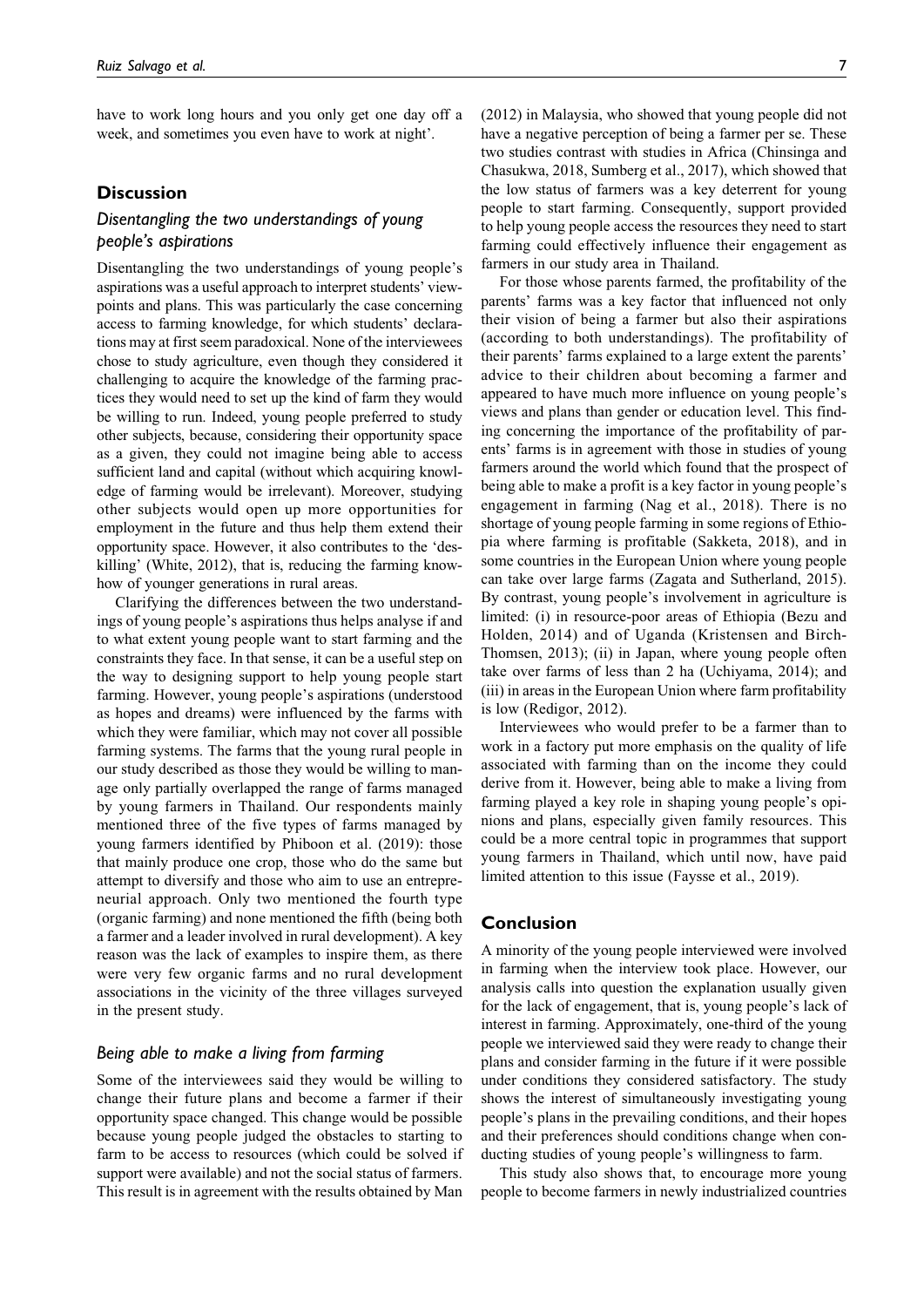in Asia, public policies should not only accompany young people who already plan to farm but also target those who would be willing to do so if their opportunity space expanded. Inasmuch as young people's moving away from farming should not be taken as a given, neither should their stated hopes be considered as a given. No support was available to young people to start farming in the villages surveyed here, so these young people seldom thought about the kind of farms they would be willing to farm if such support were available. Therefore, support could not only help them getting the resources they would need to start farming but also, beforehand, help them clarify the kind of farm they would be ready to farm, for example, by helping them visit various types of farms, helping them build business plans and assessing what kind of resources they already have or could obtain in the short term to start the farm they would be ready and willing to run.

### Acknowledgements

We thank the village heads and their assistants in the three villages where the research took place in Bang Sang District, Prachinburi Province. We thank as well the staff of the Agricultural Extension Department in Ban Sang District. The text benefitted from suggestions from Jim Sumberg.

## Declaration of conflicting interests

The author(s) declared no potential conflicts of interest with respect to the research, authorship, and/or publication of this article.

#### Funding

The authors disclosed receipt of the following financial support for the research, authorship, and/or publication of this article: This work was supported by the Agence Nationale de la Recherche (French National Agency for Research) as part of the DOUBT project.

# ORCID iD

Marta Ruiz Salvago **b** <https://orcid.org/0000-0002-6770-2977> Kassirin Phiboon <https://orcid.org/0000-0001-8428-2049> Nicolas Faysse D<https://orcid.org/0000-0002-5683-8473>

#### **Notes**

- 1. In February 2019, 1 USD =  $31.3$  Thai baht.
- 2. This difference between genders was not expressed as a strong social norm and is not representative of the wide diversity of situations in Thailand concerning postnuptial residences and the distribution of farmland during inheritance processes (Kwanmuang, 2015; Rittirong et al., 2014).

### **References**

- Aguilhon L (2017) Agricultural dynamics in the Bang Pakong River Basin: interrelationship between family dynamics, access to the market and water management. Master Thesis, Montpellier University, Montpellier, France.
- Anyidoho NA, Leavy J and Asenso-Okyere K (2012) Perceptions and aspirations: a case study of young people in Ghana's cocoa sector. IDS Bulletin 43(6): 20-32.
- Asciutti E, Pont A and Sumberg J (2016) Young People and Agriculture in Africa: A Review of Research Evidence and

EU Documentation. IDS Research Report 82. Brighton: Institute of Development Studies.

- Bezu S and Holden S (2014) Are rural youth in Ethiopia abandoning agriculture? World Development 64: 259–272.
- Bhandari H and Mishra AK (2018) Impact of demographic transformation on future rice farming in Asia. Outlook on Agriculture 47(2): 125–132.
- Boateng E and Löwe A (2018) Aspirations Matter: What Young People in Ghana think about Work. ODI Report. London: Overseas Development Institute.
- Bossenbroek L, van der Ploeg JD and Zwarteveen M (2015) Broken dreams? Youth experiences of agrarian change in Morocco's Saïss region. Cahiers Agricultures 24(6): 342-348.
- Cavicchioli D, Bertoni D and Pretolani R (2018) Farm succession at a crossroads: the interaction among farm characteristics, labour market conditions, and gender and birth order effects. Journal of Rural Studies 61: 73–83.
- Chinsinga B and Chasukwa M (2018) Agricultural policy, employment opportunities and social mobility in rural Malawi. Journal of Political Economy 7(1): 28–50.
- Chomik R and Piggott J (2015) Population ageing and social security in Asia. Asian Economic Policy Review 10(2): 199–222.
- Daum T (2018) Of bulls and bulbs: aspirations and perceptions of rural youth in Zambia. Working Paper Series n. 171. Center for Development Research, University of Bonn, Germany.
- Eissler S and Brennan M (2015) Review of Research and Practice for Youth Engagement in Agricultural Education and Training Systems. Nairobi: Paulines Publications Africa.
- Faysse N (2017) Dwindling or thriving? Making sense of the diversity of agricultural and rural dynamics in Thailand. NIDA Development Journal 57(4): 1–14.
- Faysse N, Phiboon K and Filloux T (2019) Public policy to support young farmers in Thailand. Outlook on Agriculture.
- Filloux T, Faysse N and Pintobtang P (2019) The long road to becoming a farmer: Thai agricultural students' plans. Outlook on Agriculture.
- Food and Agriculture Organization (FAO) (2014) Youth and Agriculture: Key Challenges and Concrete Solutions. Rome: FAO.
- Formoso B (2016) Are Thai peasants still farmers? The socioeconomic transformation of two villages of Northeastern Thailand. Moussons Recherche en Sciences Humaines Sur l'Asie du Sud-Est 28: 39–60.
- Funahashi K (1996) Farming by the older generation. Japanese Journal of Southeast Asian Studies 33(4): 625–639.
- Gella AA (2013) Rural youth, education and agriculture: an exploration of youth aspirations and government policy in Ethiopia. Master Thesis, University of Bergen, Norway.
- Giuliani A, Mengel S, Paisley C, et al. (2017) Realities, perceptions, challenges and aspirations of rural youth in dryland agriculture in the Midelt Province, Morocco. Sustainability 9(6): 871.
- Hardgrove A, Rootham E and McDowell L (2015) Possible selves in a precarious labour market: youth, imagined futures, and transitions to work in the UK. Geoforum 60: 163–171.
- Ji Y, Hu X, Zhu J, et al. (2017) Demographic change and its impact on farmers' field production decisions. China Economic Review 43: 64–71.
- Kaewanan W (2016) Occupational health of Thai older farmers. PhD Thesis, University of Sheffield, UK.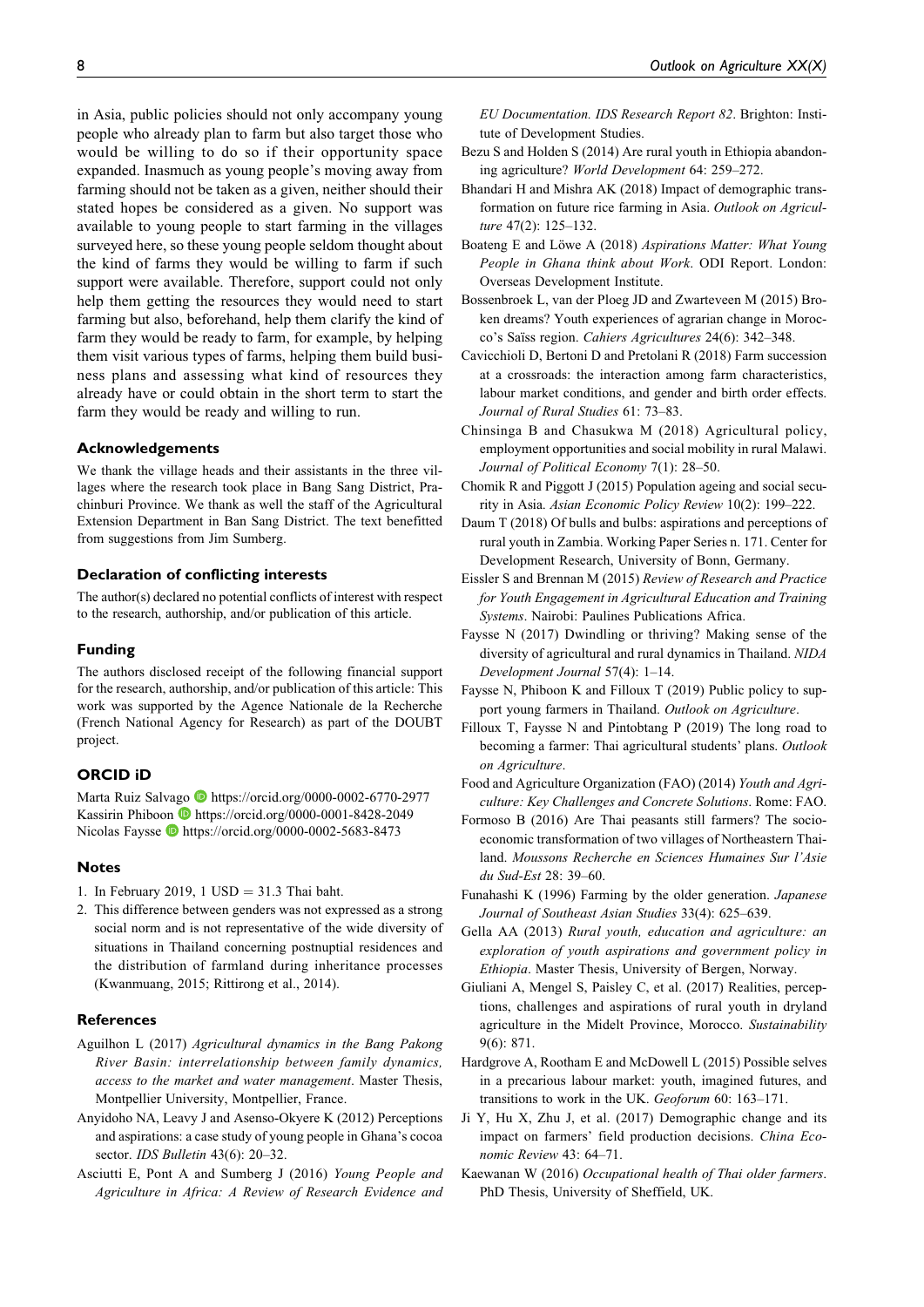- Kasem S and Thapa GB (2011) Crop diversification in Thailand: status, determinants, and effects on income and use of inputs. Land Use Policy 28(3): 618–628.
- Kristensen S and Birch-Thomsen T (2013) Should I stay or should I go? Rural youth employment in Uganda and Zambia. International Development Planning Review 35(2): 175–201.
- Kwanmuang K (2015) Farmland inheritance, transaction and transference: a case study in the southern region of Thailand. The Japanese Journal of Rural Economics 17: 46–51.
- Leavy J and Hossain N (2014) Who wants to farm? Youth aspirations, opportunities and rising food prices. IDS Working Papers 439: 1–44.
- Leavy J and Smith S (2010) Future farmers: youth aspirations, expectations and life choices. Future Agricultures Discussion Paper 13: 1–15.
- Li Q, Huang J, Luo R, et al. (2013) China's labor transition and the future of China's rural wages and employment. China & World Economy 21(3): 4–24.
- Li S, Li X, Sun L, et al. (2018) An estimation of the extent of cropland abandonment in mountainous regions of China. Land Degradation & Development 29(5): 1327–1342.
- Man N (2012) Unleashing youth potentials in developing the agricultural sector. Journal of Social Science and Humanities 20(1): 93–106.
- Manalo JA and van de Fliert E (2013) Push and pull factors in rural Filipino youth's outmigration from agricultural communities. Asian Journal of Agriculture and Development 10(2): 59–73.
- Morais M, Binotto E and Borges JAR (2017) Identifying beliefs underlying successors' intention to take over the farm. Land Use Policy 68: 48–58.
- Morais M, Borges JAR and Binotto E (2018) Using the reasoned action approach to understand Brazilian successors' intention to take over the farm. Land Use Policy 71: 445–452.
- Morarji K (2014) Subjects of development: teachers, parents and youth negotiating education in rural North India. The European Journal of Development Research 26(2): 175–189.
- Moya P, Kajisa K, Barker R, et al. (2015) Changes in Rice Farming in the Philippines: Insights from Five Decades of a Household-Level Survey. Los Banos (Philippines): IRRI.
- Nag A, Jha SK, Mohammad A, et al. (2018) Predictive factors affecting Indian rural farm youths' decisions to stay in or leave agriculture sector. Journal of Agricultural Science & Technology 20(2): 221–234.
- Office of Agricultural Economics (2017) 2017-2036 Agriculture and cooperative strategy. Available at: [http://www.oae.go.th/](http://www.oae.go.th/assets/portals/1/files/jounal/2561/strategic20year_eng.pdf) [assets/portals/1/files/jounal/2561/strategic20year\\_eng.pdf](http://www.oae.go.th/assets/portals/1/files/jounal/2561/strategic20year_eng.pdf) (accessed May 2019).
- Office of the National Economic and Social Development Board (2011) Eleventh National Economic and Social Development Plan. Bangkok, Thailand: Office of the Prime Minister.
- Peou C (2016) Negotiating rural-urban transformation and life course fluidity: rural young people and urban sojourn in contemporary Cambodia. Journal of Rural Studies 44: 177–186.
- Phiboon K, Cochetel C and Faysse N (2019) Support programmes and the diversity of young farmers in Thailand: a good match? Outlook on Agriculture.
- Poungchompu S, Tsuneo K and Poungchompu P (2012) Aspects of the aging farming population and food security in

agriculture for Thailand and Japan. International Journal of Environmental and Rural Development 3(1): 102–107.

- Rayasawath C (2018) Factors affecting the household succession in agricultural occupation in Nakhon Ratchasima Province, Thailand. Agriculture 8(7): 109.
- Redigor J (2012) EU Measures to Encourage and Support New Entrants. Directorate General for Internal Policies. Brussels: European Union.
- Ricks JI (2018) Public choice, institutional change, and rural subsidies: politics and the price of rice in Thailand. Journal of Contemporary Asia 48(3): 395–418.
- Rigg J, Phongsiri M, Promphakping B, et al. (2019) Who will tend the farm? Interrogating the ageing Asian farmer. The Journal of Peasant Studies. Epub ahead of print 2 April 2019. DOI: 10. 1080/03066150.2019.1572605.
- Rigg J, Promphaking B and Le Mare A (2014) Personalizing the middle-income trap: an inter-generational migrant view from rural Thailand. World Development 59: 184–198.
- Rigg J, Salamanca A and Parnwell M (2012) Joining the dots of agrarian change in Asia: a 25 year view from Thailand. World Development 40(7): 1469–1481.
- Rigg J, Salamanca A and Thompson EC (2016) The puzzle of East and Southeast Asia's persistent smallholder. Journal of Rural Studies 43: 118–133.
- Rigg J, Salamanca A, Phongsiri M, et al. (2018) More farmers, less farming? Understanding the truncated agrarian transition in Thailand. World Development 107: 327–337.
- Rittirong J, Prasartkul P and Rindfuss RR (2014) From whom do older persons prefer support? The case of rural Thailand. Journal of Aging Studies 31: 171–181.
- Saiyut P, Bunyasiri I, Sirisupluxana P, et al. (2017) The impact of age structure on technical efficiency in Thai agriculture. Kasetsart Journal of Social Sciences. Epub ahead of print 1 February 2018. DOI: 10.1016/j.kjss.2017.12.015.
- Sakketa TG (2018) Ethiopian youth in agriculture: relative deprivation, well-being and occupational choices. PhD Thesis, University of Bonn, Germany.
- Salamanca A and Rigg J (2017) Aggregate trends, particular stories: tracking and explaining evolving rural livelihoods in Southeast Asia. In: McGregor A, Law L and Miller F (eds) Routledge Handbook of Southeast Asian Development. London, UK: Routledge, pp. 39–52.
- Sentíes Portilla G (2017) Land concessions and rural youth in Southern Laos. The Journal of Peasant Studies 44(6): 1255–1274.
- Seok J, Moon H, Kim G, et al. (2018) Is aging the important factor for sustainable agricultural development in Korea? Evidence from the relationship between aging and farm technical efficiency. Sustainability 10(7): 2137.
- Sumberg J, Anyidoho NA, Leavy J, et al. (2012) Introduction: the young people and agriculture "problem" in Africa. IDS Bulletin 43(6): 1–8.
- Sumberg J, Yeboah Y, Flynn J, et al. (2017) Young people's perspectives on farming in Ghana: a Q study. Food Security 9(1): 151–161.
- Suphannachart W (2017) What drives labour productivity in the ageing agriculture of Thailand? Advances in Management and Applied Economics 7(1): 89.